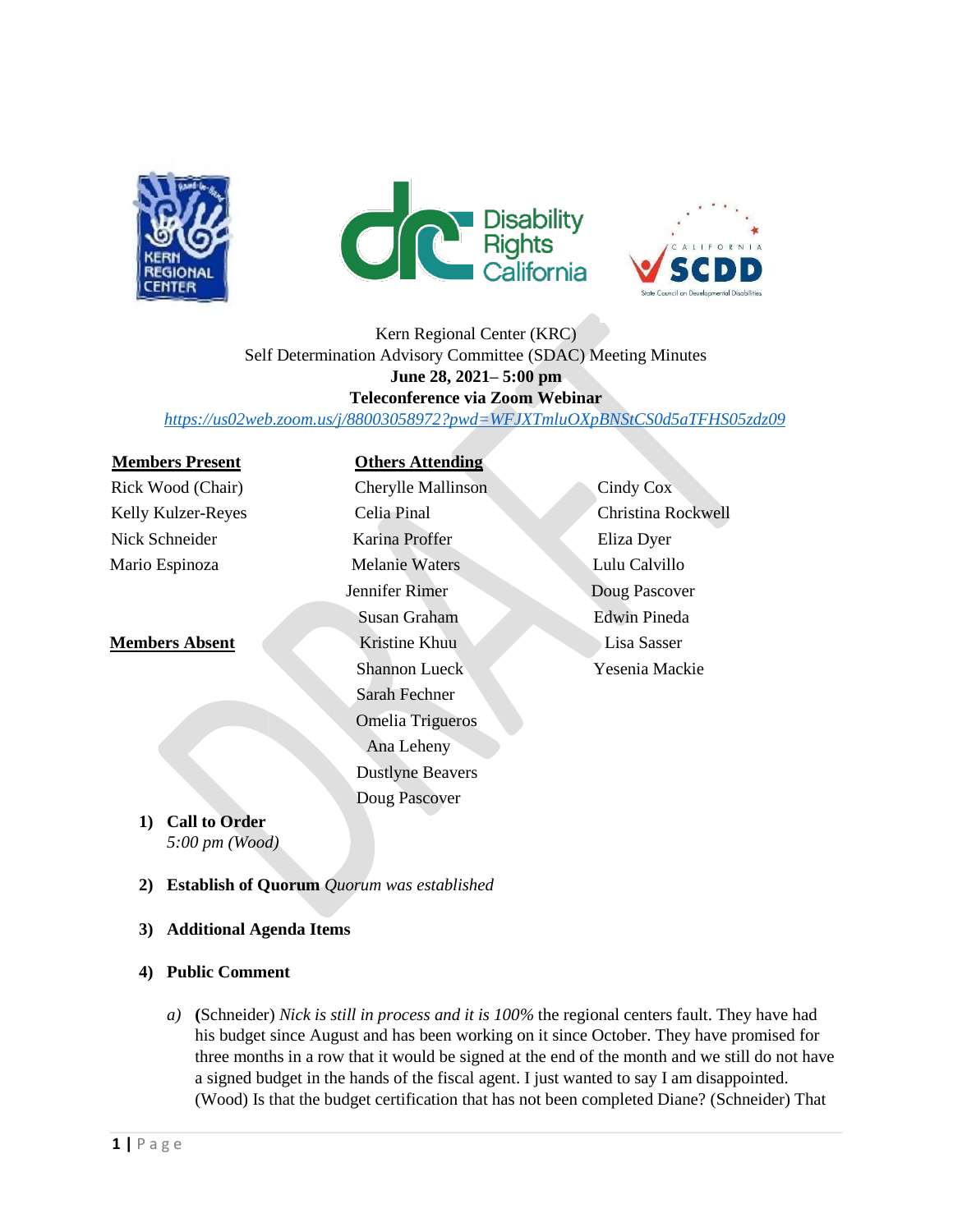is correct. I have even talked to Celia, our conversation ended with "That sounds good to, we are good to go. I will let them know they can sign off on it." It is still not signed. Every time I think, it is taken care of. They are always asking for something else and I do not know what else they could possibly want at this point. We have reworked it to every spec that they wanted instead of what Nick wanted and it is still not signed. (Wood) I do not hear anyone stepping up but I would say your issue is chronic. I do not want to put everyone on the spot but I am interested in why Nick, who is a board member, is not yet in. (Khuu) I am sorry, can I look into this and follow up with Diane and Nick because I need to find out exactly what is the hold up. I want to be able to rectify it. I apologies if there is a delay but I want to be able to research this further and understand. My understanding was it is all ready to go. (Schneider) Well, we still do not have a signed copy and cannot get a sign copy. (Khuu) Please give us time to contact his service coordinator. (Schneider) Why she cannot get anyone to sign off. She is not anyone's boss. Every time I email here I cc his IF too keep it in the circle but if I need to cc more people I could do that too. I am just trying to be nice but that has not helped. (Pinal) His status shows that he is transferred to SDP. (Schneider) Then why can we not get a copy of the signed budget? (Pinal) I do not know but give us some time. He is already transitioned into the Self Determination program. The database shows he is transitioned.

#### **5) Approval of Minutes – May 17, 2021**

*(Kulzer-Reyes)Motion to approve with edits for May. M/S/C (Wood/Espinoza)*

**6) Status of SDP (Wood/Kulzer-Reyes)** *June 7 came and went; I am informed that the department has not issued a directive as to whether it is going to start on July 1. Regional Centers are unsure and unclear about what they are supposed to be doing. We had the statewide Self Determination committee meet through Zoom. Which was a six hour-long meeting that I hosted. The purpose of that meeting was to have a panel discussion. Four panels were invited to the meeting. One panel consisted of DDS representatives the second was the regional center representatives. We received great feedback from Michi Gates. The third panel was several independent facilitators and the fourth was several FMS, who have been prominent as well. We got together to discuss barriers and how to overcome them. DDS decided not to show to the statewide Selfdetermination meeting. Their excuse is that they are working on trailer bill language. The governor's budget include an increase to DDS. I believe 5.2 billion dollars to spend and the Self Determination program is expected to receive some of it. Wouldn't you know that the trailer bill language came out the next day? DDS did not provide the committee with the updated numbers for May until one day after our meeting. I am unhappy. I have poured years into getting us through these three years. I have personally spend hundreds of hours maybe thousands. This is about the effort about of many people and we only have 600 people in. I challenge inland regional center who has 10 people in. I am being provided a transcript of the meeting and have received the questions that were asked. I have a bunch of questions that we are going to present to DDS. We have not done what I was hoping. Which was to have at least a thousand people in. We had less than 25% of those who were selected. I believe the Self Determination program is here to stay. There is a lot of interest in the fast track. As of last month, we have spent over \$23,000 and we got some people in. What I do not know is whether we can even start a program on July 1. As a practical matter, DDS is going to be asked to answer some questions. I have had two regional centers ask me if we would share a redacted contract and an RFP for our fast track program. (Mallinson) I would be glad to share that. Would you like me to send it your way? (Wood) Yes, people do not really know how to spend their money. They are finding difficulty in*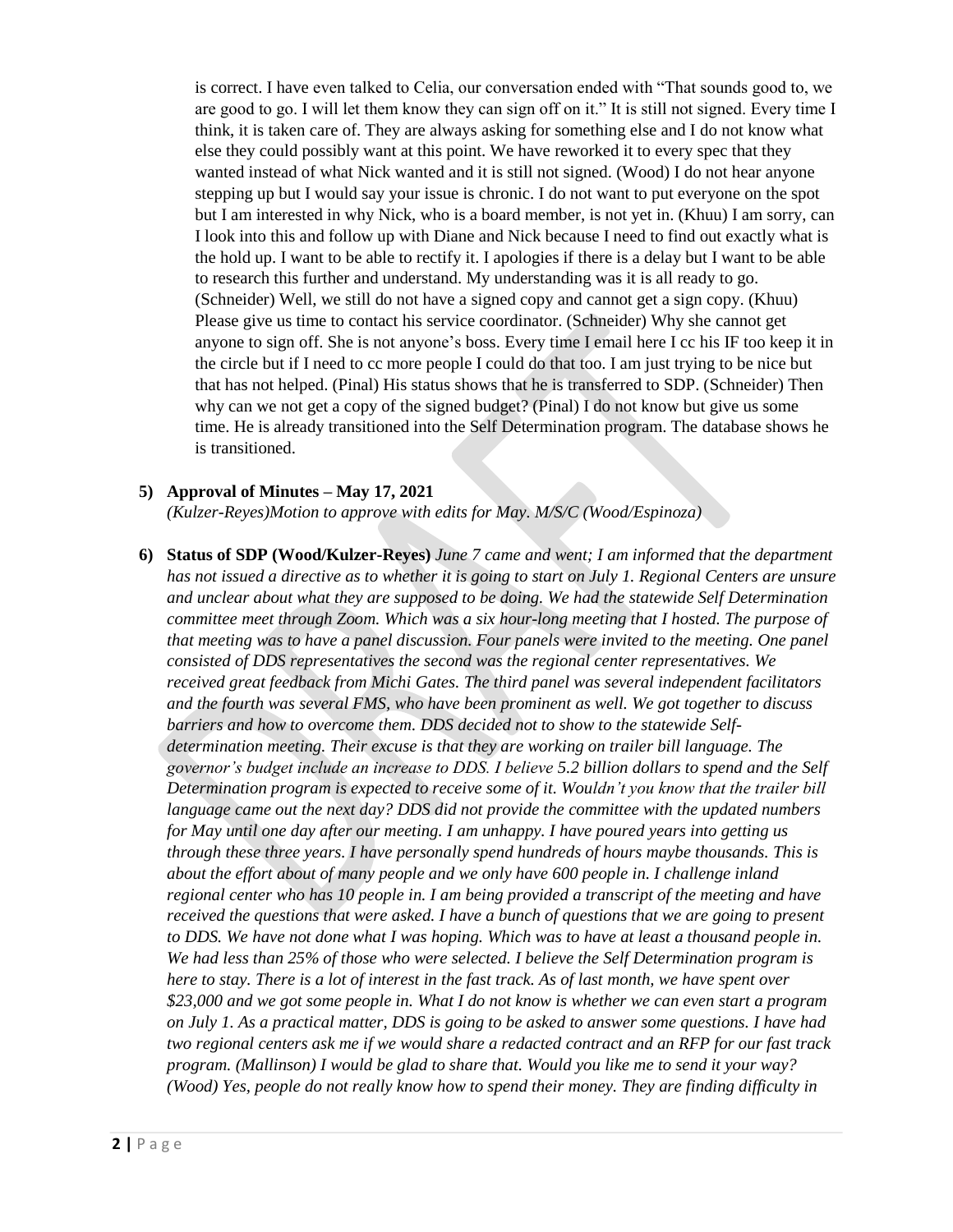*that. One of the things I really wanted was to challenge these chairs to do is to take control of the relationship with their Regional Center. If you have, a committee that is affectively ran by Regional Centers staff they have terrible numbers. Local advisory committee that are proactive are doing better. I was encouraging local advisory committee chairs to be proactive. I look forward to the staff report and am interested in what the Regional has to the start date. (Kulzer-Reyes) Are we waiting for DDS to say we can continue? (Mallinson) No, We are continuing forward with it. I think Celia's staff is ramping up for it. (Pinal) I did orientation for the new hires. I did touch up on SDP. One of the things that we are making everyone complete is the LMS for SDP for the new hires. Shannon knows how to track the report of who has completed the orientation. There is not a hold up on our end. I am now asking the program managers how confident they are with SDP.*

# **7) KRC Updates**

- *a)* **(***Khuu) We have 48 individuals who have transitions. We have 26 who are working closely with an SDP providers. (Wood) we have 65% enrollment of those who elected to continue. I believe it is 70 something total. We have a percentage that is higher than other Regional Centers. Khuu) The number is 75 and 48 that have transitioned. (Pinal) I want to add that Spanish speaking it takes a little longer because we want them to understand everything. I just met with a parent on Friday that has said traditional service is not working for them and I have recommended them to SDP.*
- *b) (Lueck) I am the training coordinator for the Regional center. I am here to show you a little bit, about what we are doing for the LMS training for the SDP. We have enrolled all of our staff for participate in it. It is required for the onboarding of staff. If you scroll down on the KRC website, there is the Self-determination cache in which has the link for the parent portal. This video gives a little preview of how to enroll into the parent portal. You do not need the child's UCI but it is recommended and the parents cell phone number. There is an English and Spanish version of the self-enrollment form. We are working on more languages but for now, there is just English and Spanish. (Rockwell) Can a learning portal be available for IF's too? (Lueck) Absolutely I will work on that and get back to the board. After you have taken a course, you can see the resources attached to that course. You can simply download the resources. There are links to DDS for a quick reference. You can pause the course along the way if you need to. They will be able to get a certificate for completing certain courses. I am able to pull reports and can tell what courses have been completed. There have been about 25 parents that have enrolled and about 10 of those individuals have completed the Self Determination course. There is a button for if you need help and there is an LMS that it messages. That way when parents need help, they just click that button and it goes straight to her. The 25 people are new families than the individuals that have been transitioned. (Cox) Just enrolled my daughter and it only took 5 minutes to enroll. (Lueck) The UCI is not required just recommended. (Wood) Is there a course on the budget tool? (Lueck) It is something that needs to be done independently. Adding the courses is up to each Regional Center. The course could be developed in the future. (Kulzer-Reyes) I want to know why it says child if not everyone is a child. Are we keeping the statistical information on who have enrolled and who have completed? Can we send families from other Regionals Centers to yours for the orientation? (Lueck) I believe you can send other families to out parent portal. (Pinal) We can have Shannon give us the information to keep everyone updated about who has completed this orientation. (Kulzer-Reyes) What I really like about that is that you can really have your coordinators watch to see who has done it. (Pinal)We are getting questions*